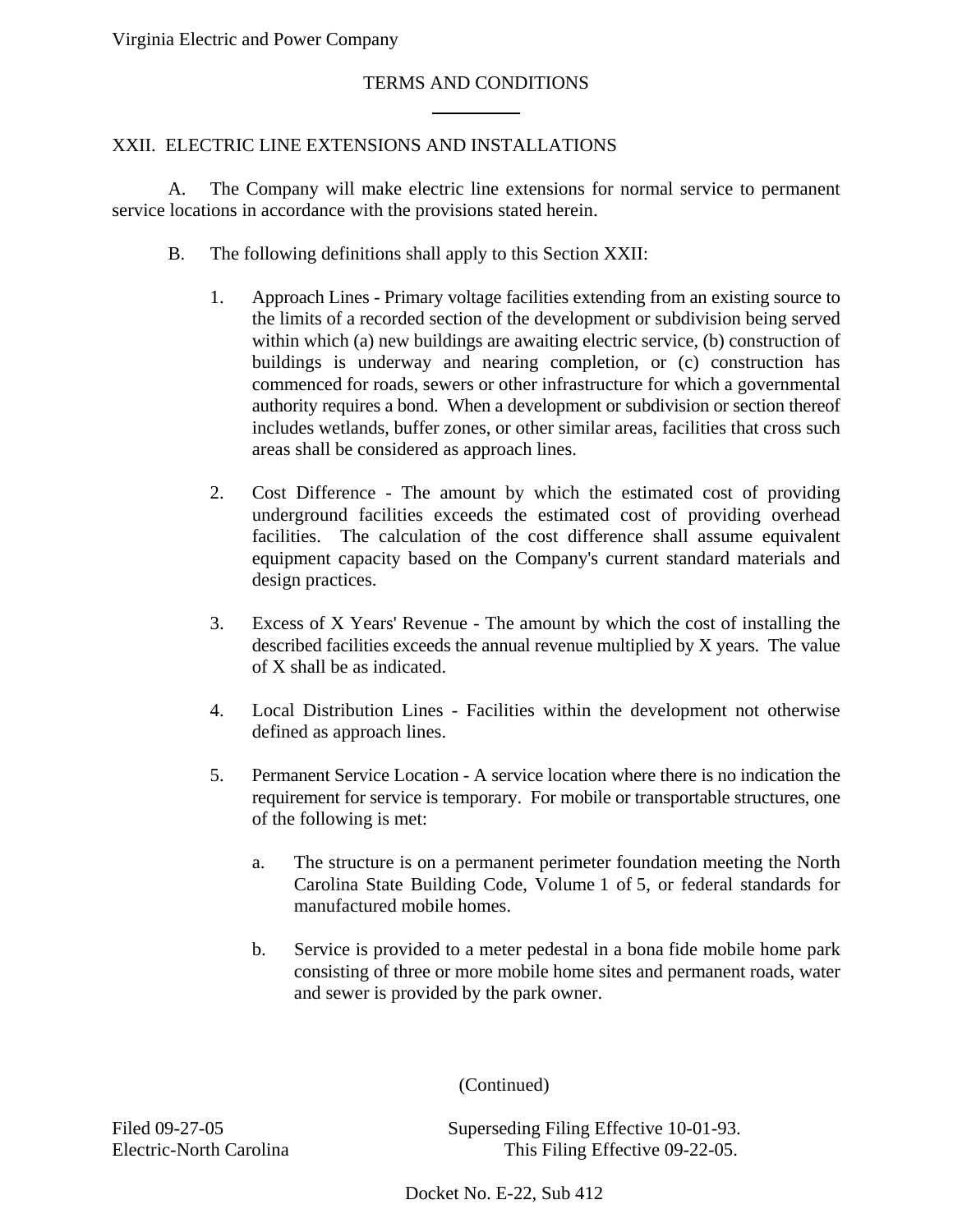#### TERMS AND CONDITIONS

#### (Continued)

# XXII. ELECTRIC LINE EXTENSIONS AND INSTALLATIONS (Continued)

 $\overline{a}$ 

- 6. Primary Voltage Facilities This and other references to "primary" refers to electric distribution facilities operating at 2,000 Volts or more.
- 7. Residential Development For garden-type homes, row homes and duplexes, a residential development shall be a recorded development containing at least four new residences with an average density of not less than four new residences per acre. For detached single-family homes, a residential development shall be a recorded development of multiple contiguous properties that will contain at least three new residences. Developments existing prior to May 27, 1993 will be defined hereunder as a residential development only if new electric service was provided within the development generally, in accordance with one of the Company's previous plans for underground electric service.
- 8. Revenue The continuing revenue reasonably anticipated from the Applicant as a result of the extension or improvement, less fuel revenue.
- 9. Secondary Voltage Facilities This and other references to "secondary" refers to electric distribution facilities operating at less than 2,000 Volts.
- C. To render service to separately-metered residences not previously supplied with electricity, the Company normally provides single-phase primary line extensions to reach the vicinity of new home construction using the standard overhead or underground construction method having the lowest initial cost. For local distribution facilities within a residential development, and for secondary voltage facilities to serve individual residences not within a development, the construction costs and customer charges described below are applicable.
	- 1. For residential developments, the charge for local distribution facilities is the excess of two years' revenue. To calculate the excess of two years' revenue, the revenue credit shall be based on the annual kWh consumption allowances from TABLE 1 and the construction cost shall be determined as follows:
		- a. For detached single-family homes in a development where all lots are 30,000 square feet or less, the construction cost shall be \$2,382 for each residence.

(Continued)

Filed 09-27-05 Superseding Filing Effective 10-01-93. Electric-North Carolina This Filing Effective 09-22-05.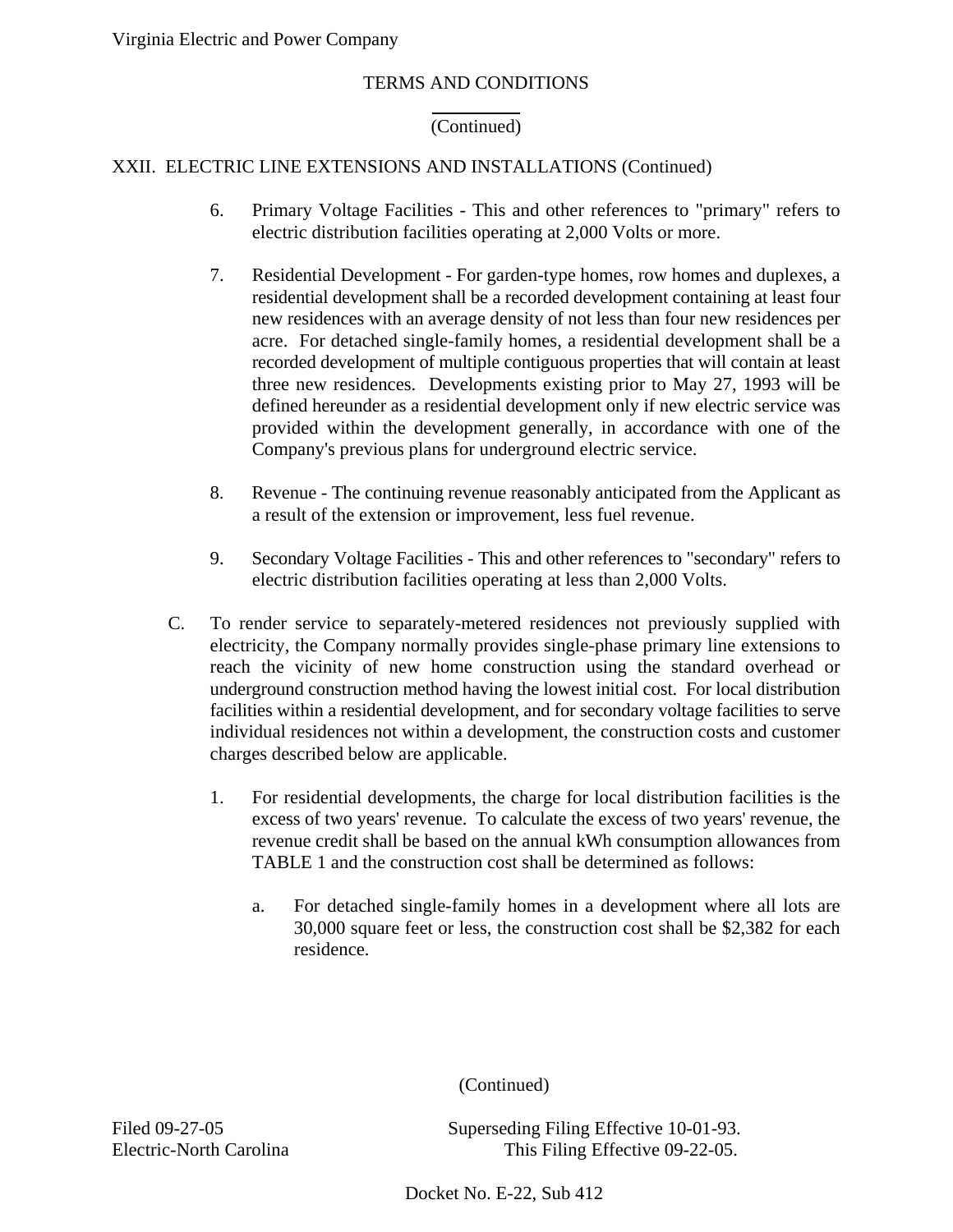### (Continued)

# XXII. ELECTRIC LINE EXTENSIONS AND INSTALLATIONS (Continued)

 $\overline{a}$ 

- b. For row homes and duplexes, the construction cost shall be \$969 for each residence.
- c. For garden-type homes, the construction cost shall be \$725 for each residence.
- d. For detached single-family homes in a development with at least one lot larger than 30,000 square feet, the construction cost and customer charge shall be determined as follows:
	- 1. The estimated construction cost to provide local distribution lines only to the lots larger than 30,000 square feet within the development (or separately recorded section thereof), divided by the number of lots served by those facilities shall determine the construction cost per residence.
	- 2. The estimated construction cost to provide local distribution lines only to the lots 30,000 square feet or less shall be in accordance with Subparagraph C.1.a.
	- 3. The customer charge to provide the facilities in Subparagraphs C.1.d.1. and C.1.d.2. to a specific residence is the amount by which the cost per residence exceeds the anticipated two-year revenue of that residence. The charge is determined separately for each individual residence and shall not be less than zero. Therefore, any excess revenue credit from one residence is not used to offset a revenue deficiency from another residence.

Note: The cost to serve lots greater than 30,000 square feet in a development with intermingled lots (i.e., some lots less than 30,000 square feet and some lots greater than 30,000 square feet) will be calculated by dividing the total development construction estimate, less \$2,382 times the number of lots less than 30,000 square feet, by the number of lots greater than 30,000 square feet.

(Continued)

Filed 09-27-05 Superseding Filing Effective 10-01-93. Electric-North Carolina This Filing Effective 09-22-05.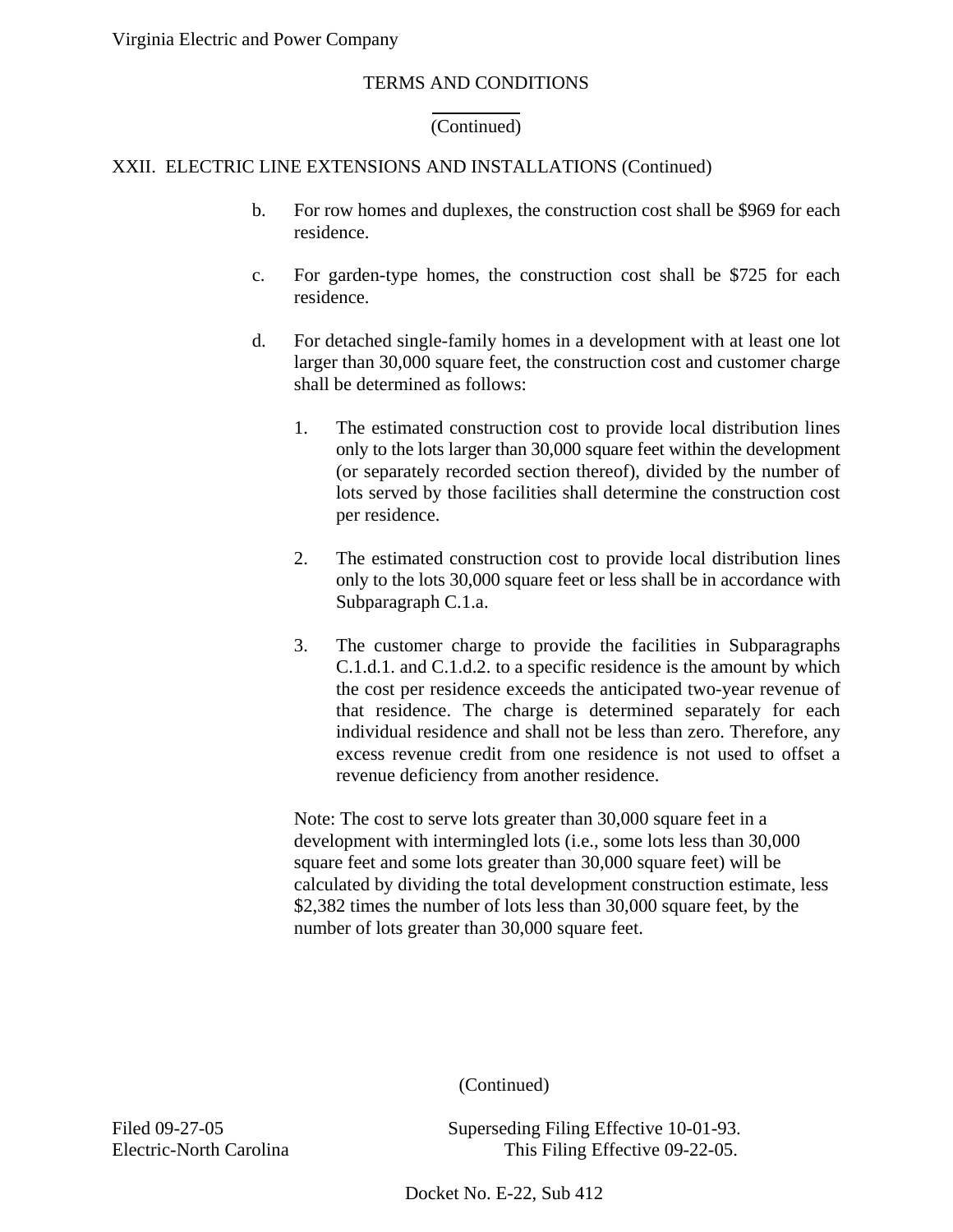# TERMS AND CONDITIONS

# (Continued)

### XXII. ELECTRIC LINE EXTENSIONS AND INSTALLATIONS (Continued)

 $\overline{a}$ 

- e. Should an applicant request overhead service for any home described under Subparagraphs C.1.a., C.1.b., C.1.c., or C.1.d., above, such service will be provided upon payment of the estimated cost to serve, less the applicable revenue credit.
- 2. For residences not within a residential development, the charge for secondary voltage facilities, including service lines, is the excess of one year's revenue. The revenue credit allowed shall be determined using the annual kWh consumption allowances shown in TABLE 1.

| <b>TABLE 1</b><br>ANNUAL kWh CONSUMPTION ALLOWANCES |                                        |                                            |                                 |
|-----------------------------------------------------|----------------------------------------|--------------------------------------------|---------------------------------|
|                                                     | Detached<br>Single-<br>Family<br>Homes | <b>Row Homes</b><br>and<br><b>Duplexes</b> | Garden-<br><b>Type</b><br>Homes |
| <b>Base Use</b>                                     | 7,653 kWh                              | 5,587 kWh                                  | 3,325 kWh                       |
| <b>Electric Water</b><br>Heating                    | 3,734 kWh                              | 3,734 kWh                                  | 3,734 kWh                       |
| <b>Electric Central</b><br>Air Conditioning         | 2,856 kWh                              | 1,360 kWh                                  | 1,364 kWh                       |
| Electric Space<br>Heating (Permanent)               | 5,228 kWh                              | 3,519 kWh                                  | 2,691 kWh                       |

(Continued)

Filed 09-27-05 Superseding Filing Effective 10-01-93. Electric-North Carolina This Filing Effective 09-22-05.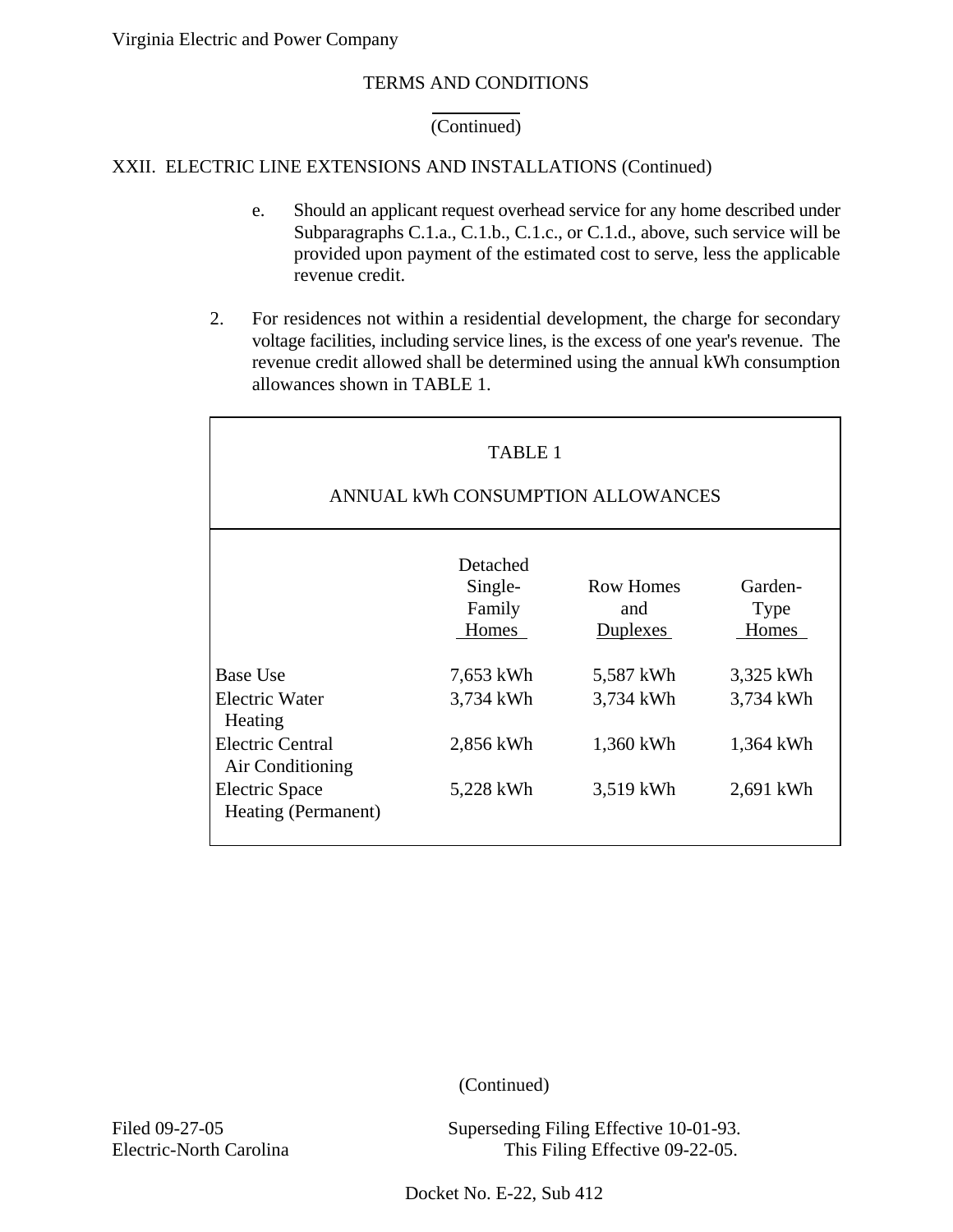#### (Continued)

# XXII. ELECTRIC LINE EXTENSIONS AND INSTALLATIONS (Continued)

 $\overline{a}$ 

In the event the cost of extending approach lines to a residential development exceeds six years' revenue, the Customer shall pay the excess of six years' revenue. If the cost of extending primary voltage facilities to a residence not within a residential development exceeds seven years' revenue, the Customer shall pay the excess of seven years' revenue. If such approach lines or primary voltage facilities are to be installed by some method other than that having the lowest initial cost, the Customer shall pay the additional cost of the facilities to be installed plus the charges, if any, normally applicable for the lowest cost method.

Electric service is not provided under this Paragraph C. to recreational dwellings, garden-type homes or similar multi-family residential structures which exceed two floors above the ground-level floor, residences within an area designated by the Company as an "Underground Distribution Area", or appurtenances to a residential dwelling.

- D. The following charges apply for line extensions to locations not covered under Paragraph C., above, that have not previously received electric service and are not in an area designated by the Company as an "Underground Distribution Area":
	- 1. For overhead facilities, the excess of two years' revenue.
	- 2. For underground facilities, any charges that would have been applicable to the provision of overhead service, plus the cost difference.

The charges for outdoor lighting facilities installed in accordance with Schedule 26 shall be as specified in the Terms and Conditions of that schedule.

- E. For extensions to serve a residential development or a nonresidential development of more than one property, the following shall apply:
	- 1. The Applicant shall install Company provided conduit, at locations specified by the Company, for underground conductor crossings of private and public roads and driveways within the development.

(Continued)

Filed 09-27-05 Superseding Filing Effective 10-01-93. Electric-North Carolina This Filing Effective 09-22-05.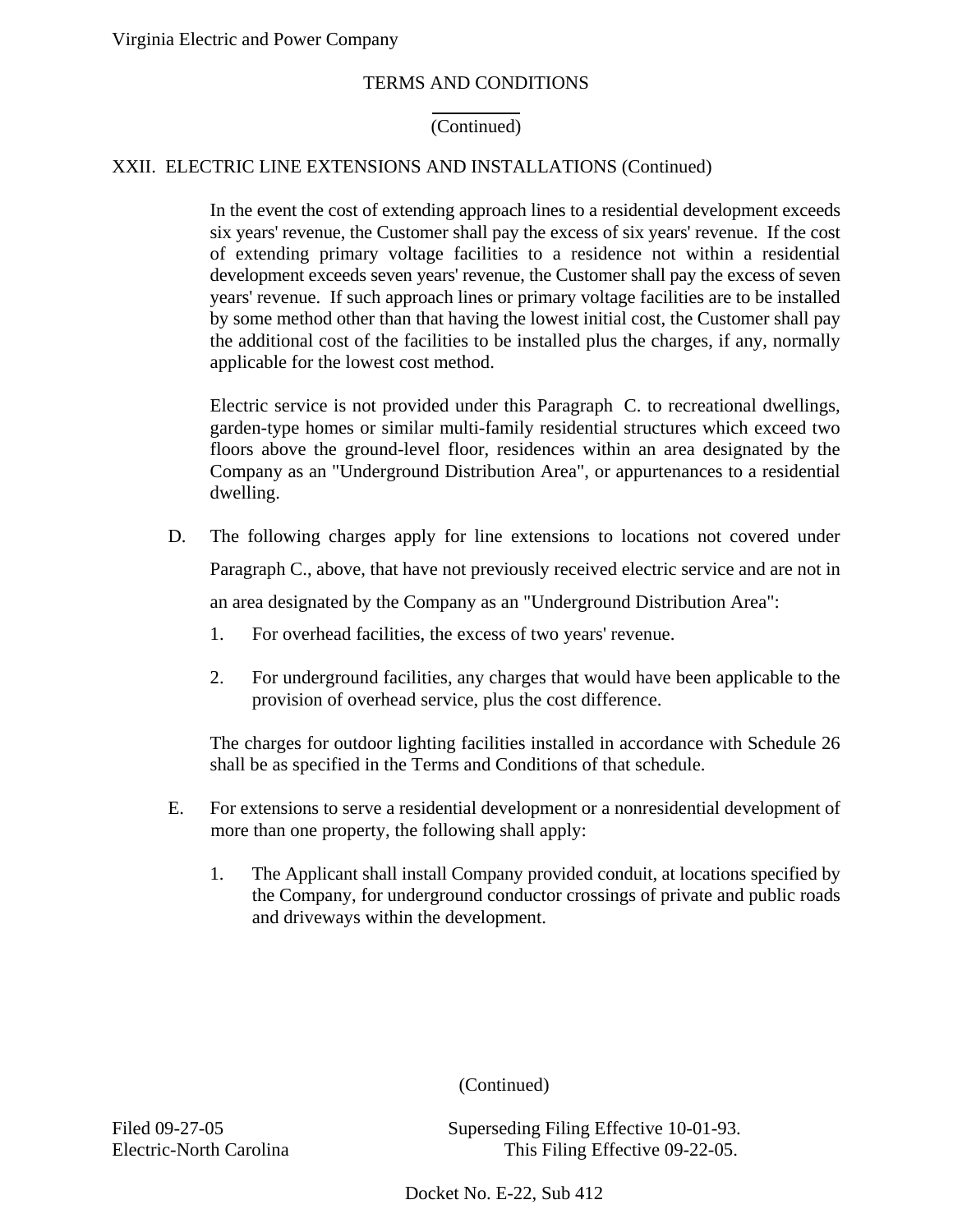## (Continued)

# XXII. ELECTRIC LINE EXTENSIONS AND INSTALLATIONS (Continued)

 $\overline{a}$ 

- 2. The Applicant shall provide the initial cutting and clearing of the right-of-way within the development as specified by the Company for overhead and underground primary lines, secondary lines, service lines, and other facilities used to supply electricity.
- 3. When a local distribution line extension provided in accordance with Paragraph C.1. will extend beyond the limit specified below, the Company will require payment for proposed residences that are passed by the extension and are beyond said limit unless a waiver is granted at the Company's discretion. No revenue credit will be given initially. If service is connected to a residence within four years of payment, the full amount of the original payment for the newly served residence will be returned to the payee of record as a refund and the Applicant applying for service shall be required to pay the applicable line extension charges in effect at that time. Notice of the refund will be served upon the payee at the address on the Company's records. The refund must be claimed within 60 days of the provision of such notice and shall not be available after 60 days has elapsed.

The applicable limit shall be a radius of 1,250 feet as measured from either of the following:

- a. The point where the facilities enter the section of the development in question.
- b. Existing local distribution facilities within the section of the development in question.
- F. Within any major metropolitan, high-load density center which the Company has designated as an "Underground Distribution Area," the Company will make electric underground line extensions to all Applicants upon payment of the excess of two years' revenue. However, the Company shall not be obligated to construct or own any electric underground line extension on the property of the Applicant.
- G. Provided the Applicant's preferred meter base location is acceptable to the Company, the Applicant may install meter bases at locations other than those designated by the Company when the Applicant pays the additional cost of providing service to the actual meter base location as compared to the Company's designated location.

(Continued)

Filed 09-27-05 Superseding Filing Effective 10-01-93. Electric-North Carolina This Filing Effective 09-22-05.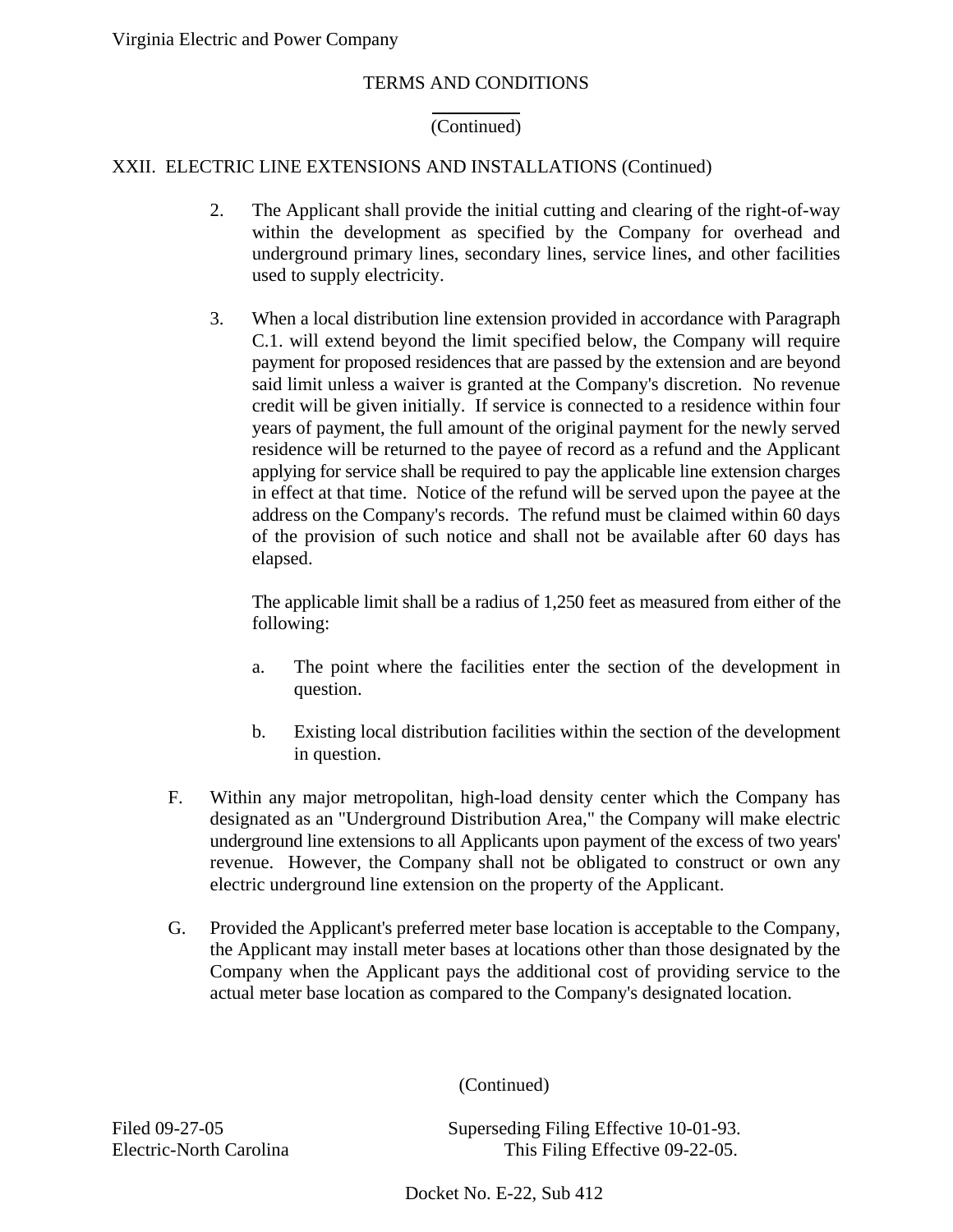### (Continued)

# XXII. ELECTRIC LINE EXTENSIONS AND INSTALLATIONS (Continued)

 $\overline{a}$ 

- H. The Company will normally provide three-phase service to Applicants having one three-phase motor larger than five horsepower, or to Applicants having multiple threephase motors which total at least 15 horsepower provided the motors are properly sized for their expected use. If an Applicant requires three-phase service but does not meet this requirement, the Applicant shall pay the amount, if any, by which the cost of constructing a three-phase extension exceeds the cost of constructing a single-phase extension to meet the same kilovolt-ampere load. Such payment will be required in addition to any other charges required by the Company.
- I. When more than one Applicant is to be served from a bulk power extension, the Company may charge each Applicant a pro rata share of the line extension charges specified under this plan attributable to bulk power facilities.
- J. Normally, the Company does not install overhead facilities in areas served (or contracted to be served) by an underground distribution system. However, where adverse conditions exist which would cause an excessive investment by the Company if underground facilities were installed, overhead facilities may be utilized as needed to avoid such excessive investment. Should the Applicant or local ordinance require the installation of underground facilities, the Applicant shall pay the normal charges for underground service plus the estimated amount by which the cost of providing underground facilities under the adverse conditions exceeds the cost of providing underground facilities under normal conditions.
- K. When existing service facilities are to be replaced because the Customer requires a change in the characteristics of electricity supplied or when existing overhead service facilities are to be converted to underground, the Customer shall pay both of the following:
	- 1. Any applicable charge under Paragraph L., below, for improving the facilities as needed to provide adequate capacity.
	- 2. The cost of performing the requested work less the cost to improve the existing facilities as required for providing adequate capacity.
- L. The Company shall not be obligated to make any improvement not otherwise addressed in this Section XXII when the estimated cost to the Company of such work exceeds two times the net additional annual revenue.

(Continued)

Filed 09-27-05 Superseding Filing Effective 10-01-93. Electric-North Carolina This Filing Effective 09-22-05.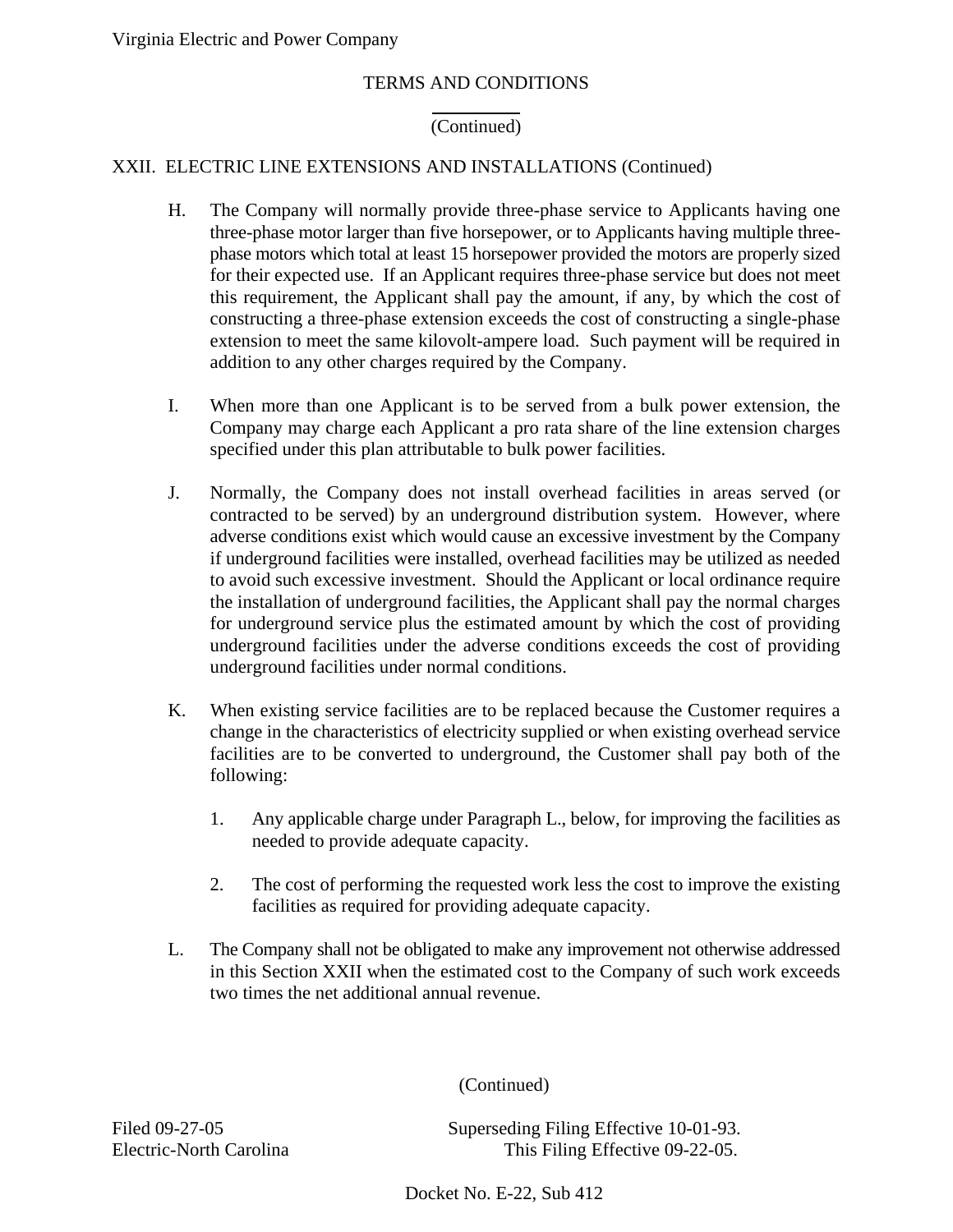### (Continued)

# XXII. ELECTRIC LINE EXTENSIONS AND INSTALLATIONS (Continued)

 $\overline{a}$ 

- M. The design of the Company's facilities shall be in accordance with the Company's standard materials and design practices, in accordance with good engineering practices, and in accordance with the Company's long-term plan for the area. Charges for electric line extensions shall be in accordance with such design and, unless otherwise provided for in this Section XXII, shall be determined using the Company's estimated cost of the described work.
- N. When any governmental authority requires by any method, including but not limited to, an ordinance, franchise or administrative ruling, that electric lines and related facilities be located or relocated underground, to the extent such installations of underground facilities is not otherwise covered by this Section XXII, the cost incurred by the Company properly attributable to such installation will be charged, in a manner approved by the Commission, to the Customers receiving electric service within the jurisdiction imposing the requirement.
- O. The Company shall not be required to make any electric line extension on private property until the property owner has granted to the Company an easement of right-ofway for the construction, operation and maintenance of such line extension. The Applicant may be required to secure rights-of-way on private property without cost to the Company, or to assist the Company in obtaining rights-of-way.
- P. The Company shall not be required to make any electric line extension until the Applicant(s) to be supplied from such line extension has:
	- 1. made written application for service,
	- 2. signed the applicable line extension agreement(s),
	- 3. paid any applicable line extension charges,
	- 4. provided adequate written certification of proper site preparation and agreed to make payment for the cost of corrections due to inadequate site preparation,
	- 5. made ready for service, including wiring, all premises to be supplied with electric service, and

(Continued)

Filed 09-27-05 Superseding Filing Effective 10-01-93. Electric-North Carolina This Filing Effective 09-22-05.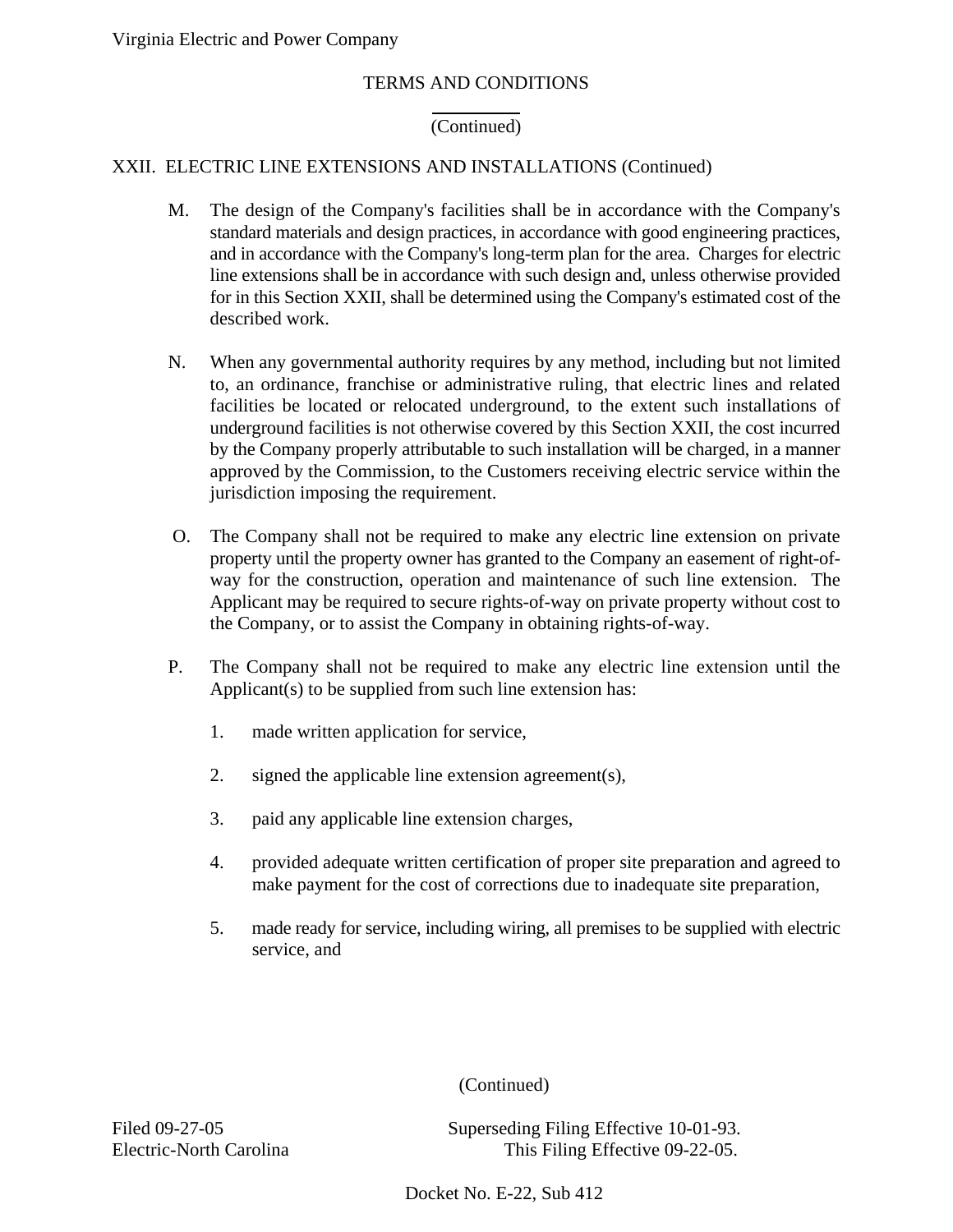### TERMS AND CONDITIONS

## (Continued)

# XXII. ELECTRIC LINE EXTENSIONS AND INSTALLATIONS (Continued)

 $\overline{a}$ 

- 6. fulfilled any unusual conditions for the connection of electricity as may be required by the Company.
- Q. When required to determine the line extension charge(s), the Company shall determine the amount of revenue reasonably expected to result from the extension or improvement. Where the Company and the Applicant(s) cannot agree on the amount of the expected revenue, but the Applicant(s) has made a bona fide demonstration of the expected revenue, the Company shall require the Applicant(s) to provide adequate written assurance of the expected revenue and a sufficient form of security to support the assurance. Forms of security shall be limited to cash deposit, a bond with surety, or an irrevocable letter of credit, where the terms of such security instruments are acceptable to the Company, or other mutually agreeable form of security. The offer, however, of the Applicant(s) to provide an otherwise acceptable assurance of the expected revenue supported by an acceptable form of security shall not obligate the Company to extend or to improve facilities where the Applicant(s) cannot make a bona fide demonstration of expected revenue.
- R. The Company will make electric line extensions other than those specified herein under the conditions specified in the Company's electric line extension agreements on file with the Commission.
- S. If a proposed electric line extension is of such great length or high cost, or if in the Company's opinion, the anticipated revenue from such line extension is insufficient or temporary, or if the Applicant or Applicants to be supplied are unable to establish a credit standing satisfactory to the Company, the Company reserves the right to determine finally the advisability of making such line extension.
- T. Whenever it is determined that a line extension on private property to serve one Applicant will be built by the Applicant such line extension (1) shall start within 100 feet of the Company's line, (2) shall be constructed in compliance with the Company's standards and be approved by the Company, (3) shall be maintained by the Applicant at all times in a manner satisfactory to the Company, and (4) the Applicant shall assume all liability for the maintenance and operation of the line. If the line owned by the Applicant is not operated and maintained in a manner satisfactory to the Company, or, in the Company's opinion, may interfere with or be detrimental to the supply of electricity by the Company or any other Customer, then the Company may discontinue the supply of electricity as provided in

(Continued)

Filed 09-27-05 Superseding Filing Effective 10-01-93. Electric-North Carolina This Filing Effective 09-22-05.